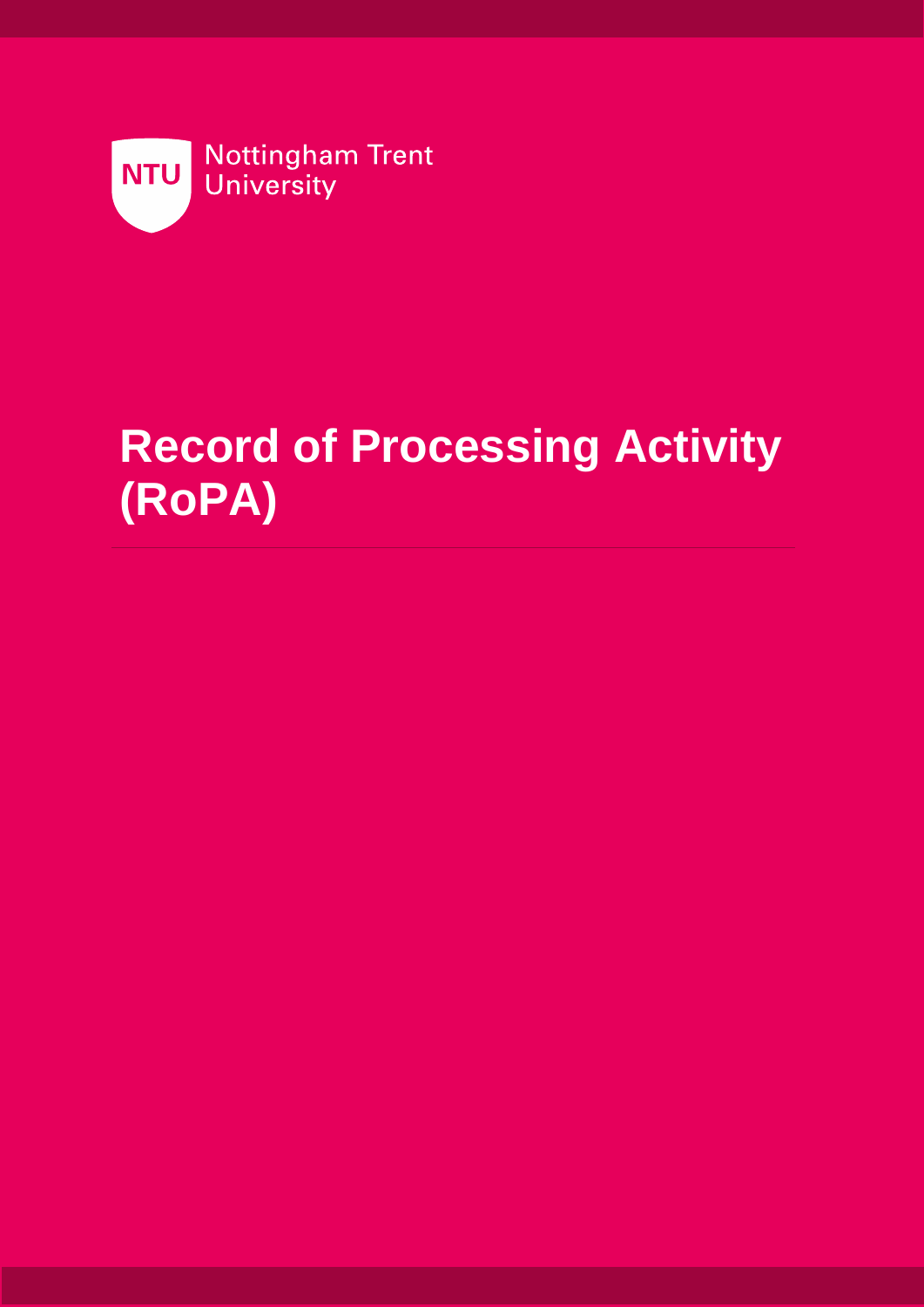# **1. Introduction**

| Data Controller         | Nottingham Trent University, 50 Shakespeare Street, Nottingham,<br>NG1 4FO |
|-------------------------|----------------------------------------------------------------------------|
| ICO Registration        | Z7109967                                                                   |
| Data Protection Officer | Tracy Landon – DPO@ntu.ac.uk                                               |

Nottingham Trent University (NTU) processes personal data to enable us to provide our services, education and support to our students, graduates, staff and third parties and to enable us to undertake research and provide commercial services. We also process personal data through visual images by the use of CCTV systems and body worn devices for the prevention and detection of crime. This data may also be used to support the investigation of disciplinary proceedings (staff and student).

# **2. RoPA**

# **2.1 Categories of data subjects**

NTU process personal data about:

- Students, including prospective and exchange students;
- Unsuccessful applications (students)
- Former students (withdrawn);
- Alumni;
- Participants of apprenticeships;
- Staff;
- Workers and Contractors;
- Former Staff;
- Unsuccessful applicants (staff);
- Donors and friends of the University;
- External third parties;
- Visitors;
- Volunteers;
- Landlords and tenants;
- Work experience students / Children under 18;
- Individuals captured by CCTV images;
- Parents, guardians, or carers of students;
- Business / Industry contacts;
- Suppliers (e.g goods and services);
- Enquirers or Complainants:
- External Examiners; and
- Governors and former Governors.

# **2.2 Categories of personal data and special category data**

The types of personal data NTU may process are as follows:

- Biographical and family details;
- Contact details;
- Country of Residence;
- Next of Kin and emergency contact information;
- Lifestyle and social circumstances;
- Photographs;
- Financial information;
- Employment record information;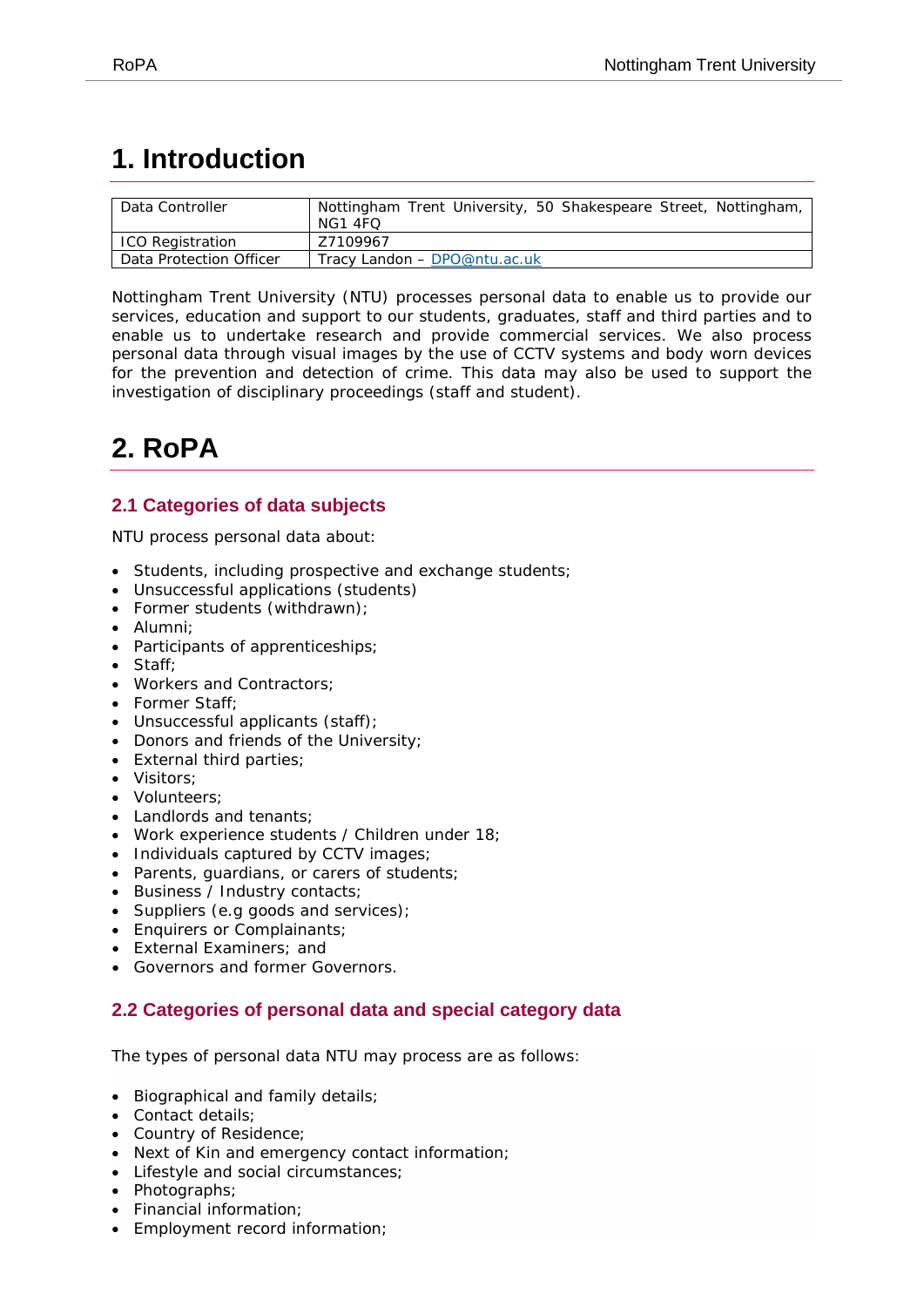- Student record, attendance and academic information;
- Qualifications and professional membership information;
- Survey / feedback information;
- Health and disability information;
- Criminal conviction information (alleged offences and offences);
- Misconduct, disciplinary and grievance information;
- Records of consent;
- Equality information;
- Vetting and barring checks;
- Contract information including external third parties;
- Religious and philosophical beliefs;
- Political opinion;
- Trade union membership;
- Sex life and sexual orientation;
- Biometric data (where used to for the purposes of identifying a person)
- Genetic data;
- Information captured by CCTV.

## **2.3 Purpose for processing**

NTU processes personal data for the purposes of:

- Providing education and associated support to students;
- Administrative purposes (staff and students);
- Data security and integrity purposes;
- Safeguarding the health and safety of staff, students and third parties;
- University research management;
- Marketing and promoting our events to the NTU community;
- Financial and procurement purposes;
- Marketing;
- Management and promotion of events;
- Fundraising and donor management;
- Engaging with our Alumni;
- Prevent and detection of crime;
- Managing our contracts/contractors and relationships with third parties;
- Student Union administration;
- For regulatory and legal purposes to comply with statutory returns and legal obligations.

## **2.4 Recipients of personal data (who we might share personal data with)**

On occasion NTU needs to share personal data with third parties where it is required by law or because it is otherwise necessary to achieve a specified purpose. Wherever NTU shares personal data with third parties we will comply with the UK GDPR and DPA when doing so.

The categories of recipients for personal data are:

- Professional, regulatory and awarding bodies;
- Auditors;
- Regulatory bodies, including the Office for Students (OfS);
- Student Loan Company (SLC);
- Universities and Colleges Admissions Services (UCAS);
- Government bodies, including UKVI, ESFA, Ofsted, DSA, HMRC.
- Local government/councils;
- Third party statistical agencies, including Higher Education Statistics Agency (HESA);
- Accommodation providers;
- Student Support providers;